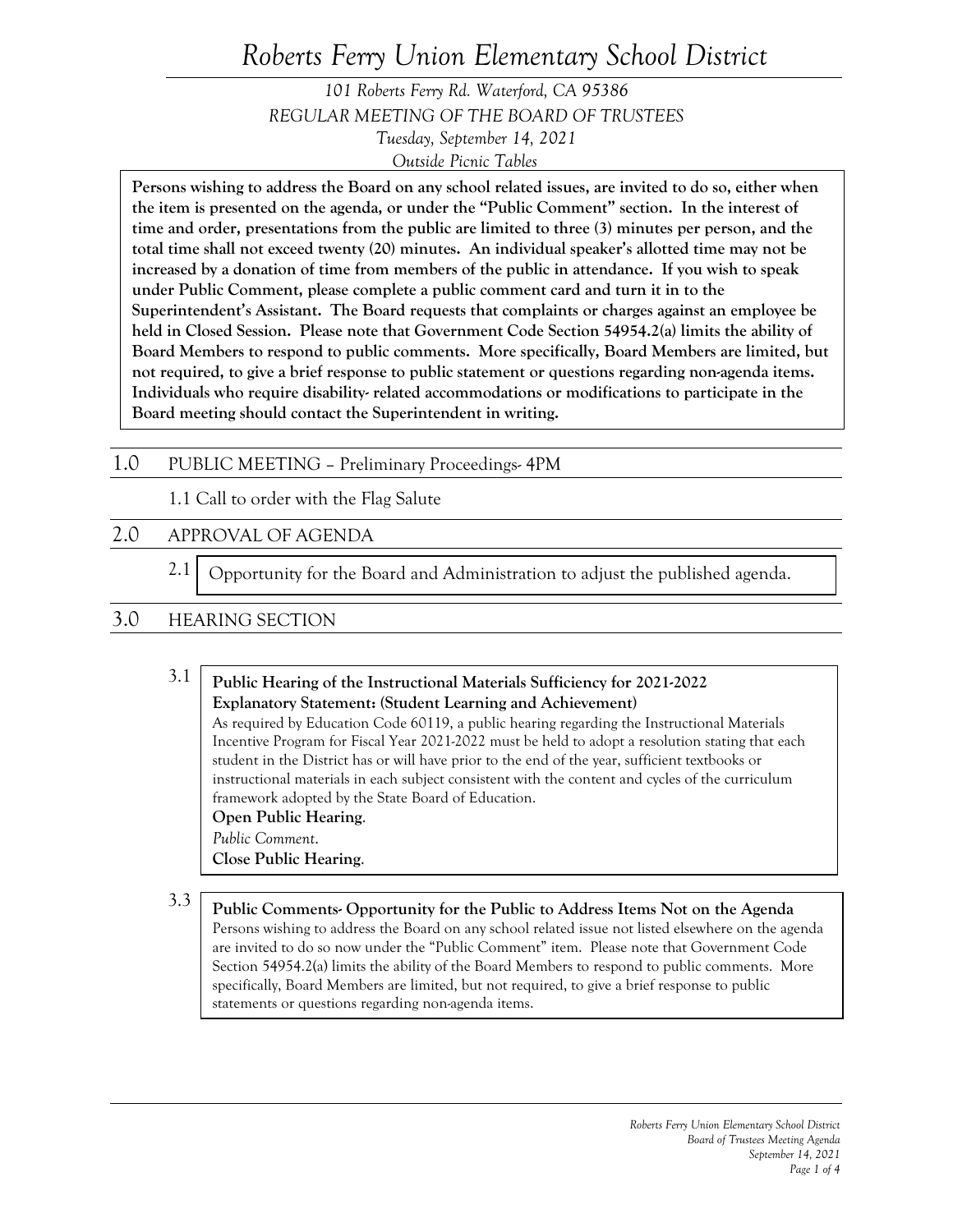# 4.0 CONSENT AGENDA - Consolidated Motion

4.1 *to pull the item for individual discussion and action. All matters listed under Consent agenda are those on which the The purpose of Consent Agenda (Consolidated Motion) is to expedite action on routine agenda items. These items will be acted upon with one motion, second and approval of the Board, unless a member of the Board or public wishes board has previously deliberated or that can be classified as routine items of business. An administrative* 

recommendation on each item is contained in the agenda supplements. There will be no separate discussion of these items prior to the time the Board trustees votes on the motion unless members of the Board, staff, or public request specific items to be discussed or pulled from the Consent items.

4.1 **Approval of Minutes Explanatory Statement: (Policy and Judicial Review) Attachment:** #4.1 **Recommended Action:** Approve, as presented, the minutes of August 10, 2021.

4.2 **Ratification of Bills and Warrants Explanatory Statement: (Finance/Facilities) Attachment:** #4.2 **Recommended Action:** Approve the ratification of warrants from September 14, 2021.

# *4.0* DISCUSSION ITEM

5.1 **Policy Guide Sheet June 2021 – 1st Read Explanatory Statement: Board Policies**  The board will do the 1st Read of the June 2021 Board Policy Updates. This board policy update will come to the board for approval on October 12, 2021. **Attachment:** 5.1 *P bl C B d D*

#### 5.2 **Policy Guide Sheet July 2021 – 1st Read Explanatory Statement: Board Policies**  The board will do the  $1<sup>st</sup>$  Read of the July 2021 Board Policy Updates. This board policy update will come to the board for approval on October 12, 2021. **Attachment:** 5.2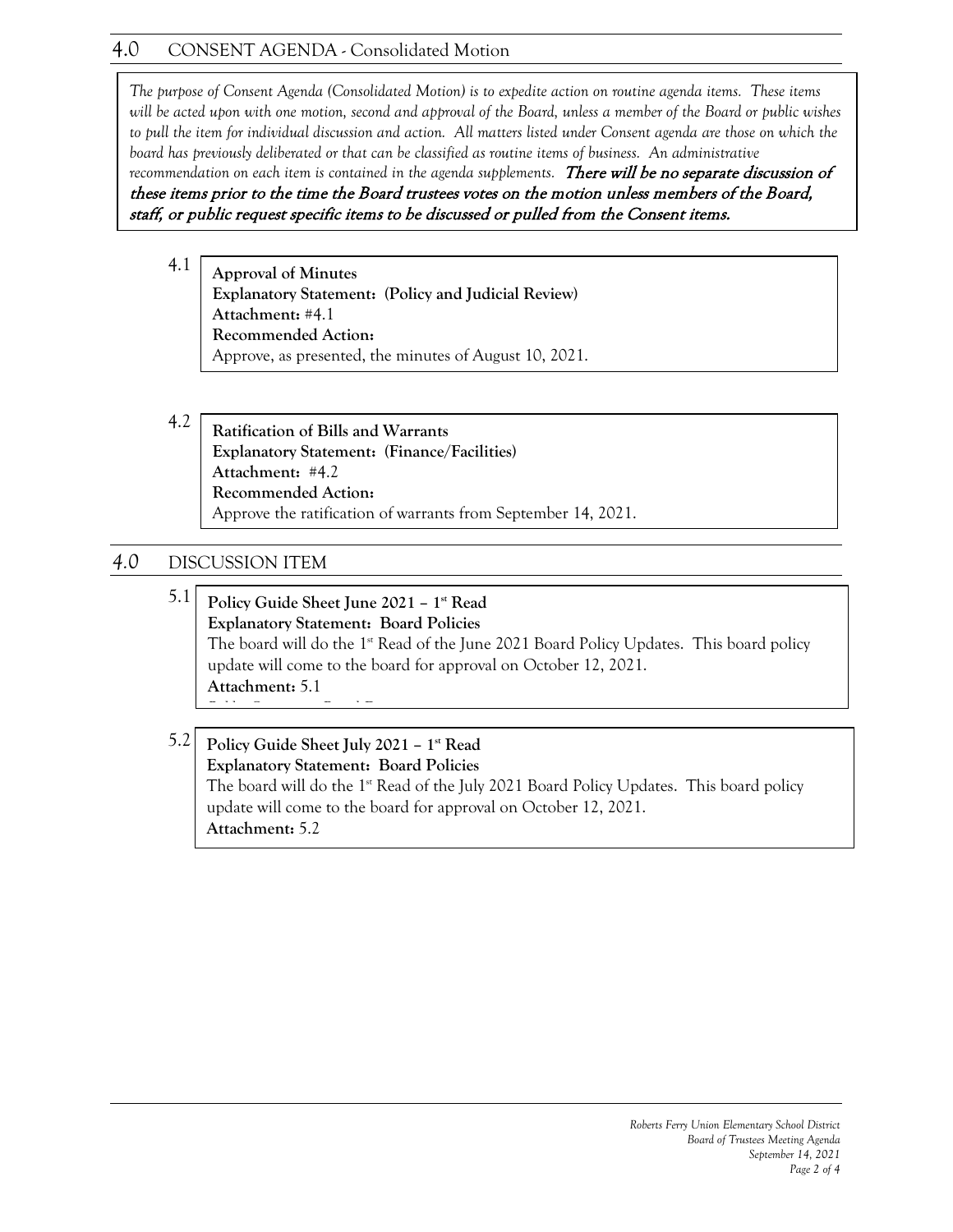### **Unaudited Actuals 2020-2021**

6.1 **Explanatory Statement:** A hard copy of the Unaudited Actuals is included in these materials for the Board, a copy is available to the public in the school office.

**Attachment:** 6.1

*Public Comment. Board Discussion.*

**Recommendation:** Approve the Unaudited Actuals for 2020-2021 to close out the year as presented.

### **GANN Report**

6.2 **Explanatory Statement:** The fundamental purpose of the Gann Limit is to keep real (inflation adjusted) per person government spending. The measure requires that a complex series of calculations be performed each year to compare appropriations to the limit. **Attachment: 6.2**

*Public Comment.*

*Board Discussion and Approval.*

**Recommendation:** Approve the GANN Report Resolution #20210914

#### 6.3 **Education Protection Account**

**Explanatory Statement:** The Education Protection Account (EPA) provides local educational agencies (LEAs) with general-purpose state aid funding pursuant to Section 36 of Article XIII of the California Constitution. The EPA funding is a component of an LEA's total LCFF entitlement as calculated in the Principal Apportionment. **Attachment: 6.3**

*Public Comment.*

*Board Discussion and Approval.*

**Recommendation:** Approve the EPA Resolution #202109141.

#### 6.4 **Instructional Materials Sufficiency for 2021-2022; Resolution #202109142 Explanatory Statement: (Student Learning and Achievement)**

As required by Education Code 60119, a public hearing regarding the Instructional Materials Incentive Program for Fiscal Year 2020-2021 was held earlier in the meeting. The attached Resolution #20200908 state that each student in the District has or will have prior to the end of the year, sufficient textbooks or instructional materials in each subject consistent with the content and cycles of the curriculum framework adopted by the State Board of Education.

#### **Attachment:** #6.4

*Public Comment.*

*Board Discussion.*

**Recommendation:** Approve Instructional Materials Sufficiency for 2021-2022; Resolution #202109142 as presented.